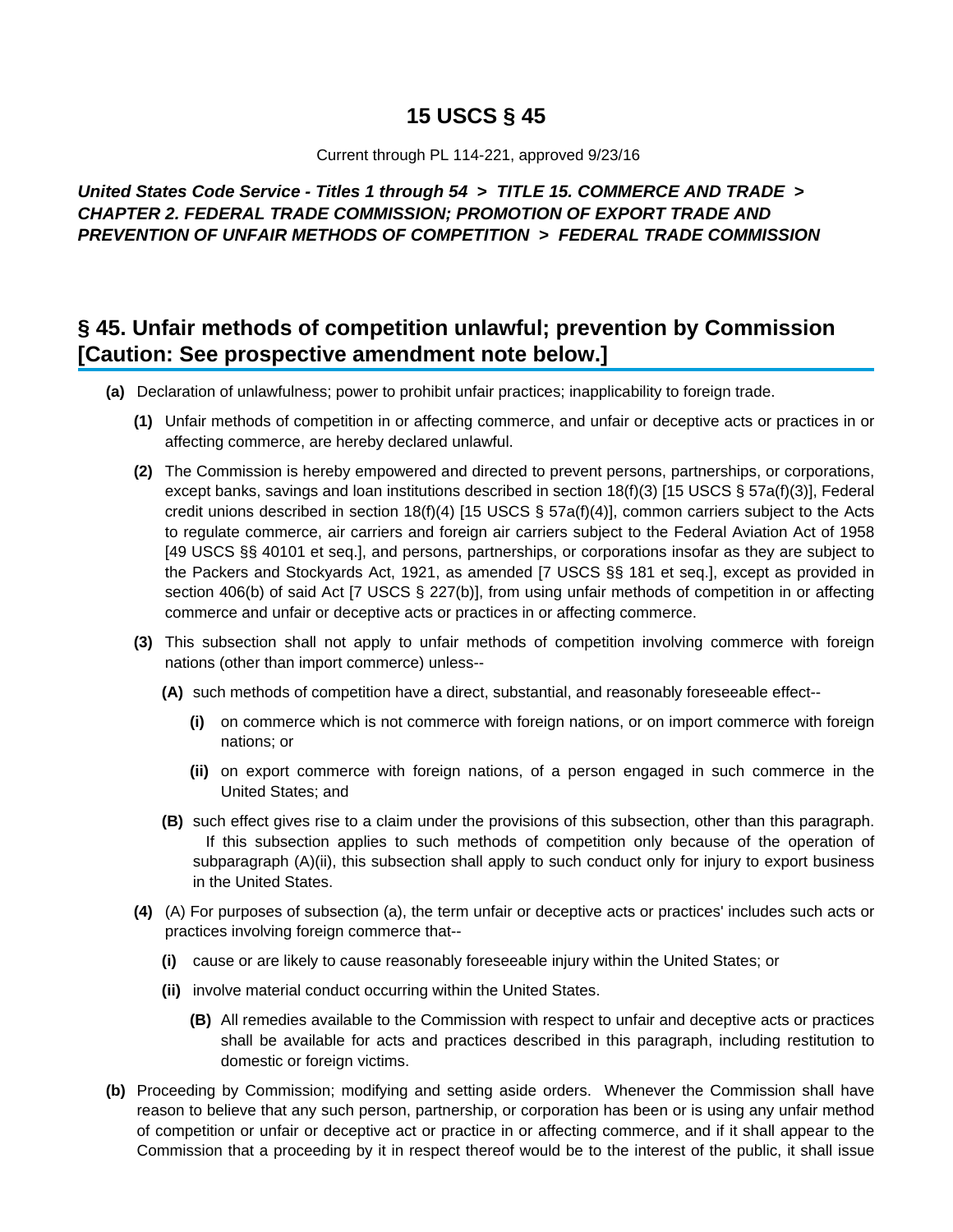and serve upon such person, partnership, or corporation a complaint stating its charges in that respect and containing a notice of a hearing upon a day and at a place therein fixed at least thirty days after the service of said complaint. The person, partnership, or corporation so complained of shall have the right to appear at the place and time so fixed and show cause why an order should not be entered by the Commission requiring such person, partnership, or corporation to cease and desist from the violation of the law so charged in said complaint. Any person, partnership, or corporation may make application, and upon good cause shown may be allowed by the Commission to intervene and appear in said proceeding by counsel or in person. The testimony in any such proceeding shall be reduced to writing and filed in the office of the Commission. If upon such hearing the Commission shall be of the opinion that the method of competition or the act or practice in question is prohibited by this Act, it shall make a report in writing in which it shall state its findings as to the facts and shall issue and cause to be served on such person, partnership, or corporation an order requiring such person, partnership, or corporation to cease and desist from using such method of competition or such act or practice. Until the expiration of the time allowed for filing a petition for review, if no such petition has been duly filed within such time, or, if a petition for review has been filed within such time then until the record in the proceeding has been filed in a court of appeals of the United States, as hereinafter provided, the Commission may at any time, upon such notice and in such manner as it shall deem proper, modify or set aside, in whole or in part, any report or any order made or issued by it under this section. After the expiration of the time allowed for filing a petition for review, if no such petition has been duly filed within such time, the Commission may at any time, after notice and opportunity for hearing, reopen and alter, modify, or set aside, in whole or in part, any report or order made or issued by it under this section, whenever in the opinion of the Commission conditions of fact or of law have so changed as to require such action or if the public interest shall so require, except that (1) the said person, partnership, or corporation may, within sixty days after the service upon him or it of said report or order entered after such a reopening, obtain a review thereof in the appropriate court of appeals of the United States, in the manner provided in subsection (c) of this section; and (2) in the case of an order, the Commission shall reopen any such order to consider whether such order (including any affirmative relief provision contained in such order) should be altered, modified, or set aside, in whole or in part, if the person, partnership, or corporation involved files a request with the Commission which makes a satisfactory showing that changed conditions of law or fact require such order to be altered, modified, or set aside, in whole or in part. The Commission shall determine whether to alter, modify, or set aside any order of the Commission in response to a request made by a person, partnership, or corporation under paragraph [clause] (2) not later than 120 days after the date of the filing of such request.

**(c)** Review of order; rehearing. Any person, partnership, or corporation required by an order of the Commission to cease and desist from using any method of competition or act or practice may obtain a review of such order in the [circuit] court of appeals of the United States, within any circuit where the method of competition or the act or practice in question was used or where such person, partnership, or corporation resides or carries on business, by filing in the court, within sixty days from the date of the service of such order, a written petition praying that the order of the Commission be set aside. A copy of such petition shall be forthwith transmitted by the clerk of the court to the Commission, and thereupon the Commission shall file in the court the record in the proceeding, as provided in section 2112 of title 28, United States Code. Upon such filing of the petition the court shall have jurisdiction of the proceeding and of the question determined therein concurrently with the Commission until the filing of the record and shall have power to make and enter a decree affirming, modifying, or setting aside the order of the Commission, and enforcing the same to the extent that such order is affirmed and to issue such writs as are ancillary to its jurisdiction or are necessary in its judgment to prevent injury to the public or to competitors pendente lite. The findings of the Commission as to the facts, if supported by evidence, shall be conclusive. To the extent that the order of the Commission is affirmed, the court shall thereupon issue its own order commanding obedience to the terms of such order of the Commission. If either party shall apply to the court for leave to adduce additional evidence, and shall show to the satisfaction of the court that such additional evidence is material and that there were reasonable grounds for the failure to adduce such evidence in the proceeding before the Commission, the court may order such additional evidence to be taken before the Commission and to be adduced upon the hearing in such manner and upon such terms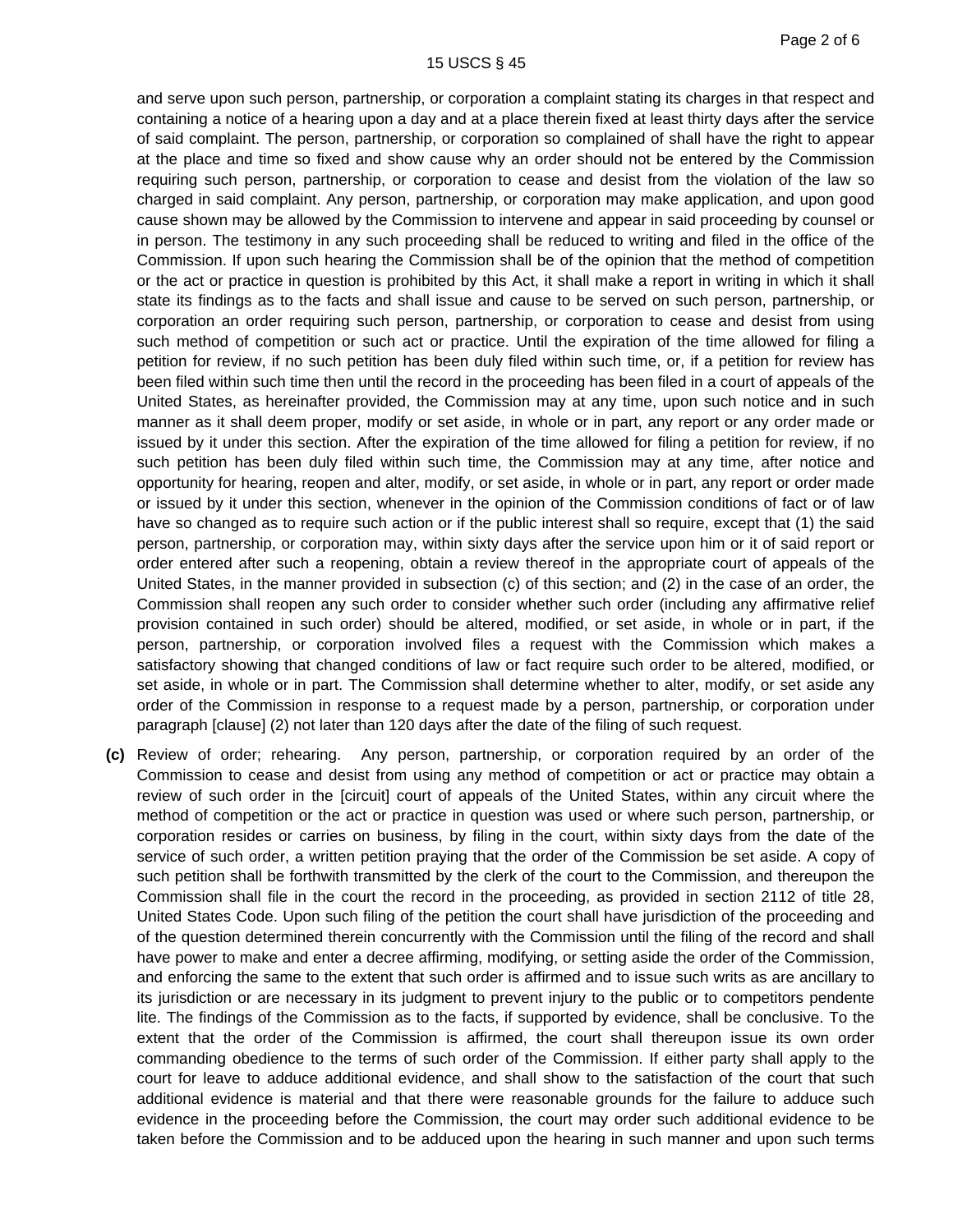and conditions as to the court may seem proper. The Commission may modify its findings as to the facts, or make new findings, by reason of the additional evidence so taken, and it shall file such modified or new findings, which, if supported by evidence, shall be conclusive, and its recommendation, if any, for the modification or setting aside of its original order, with the return of such additional evidence. The judgment and decree of the court shall be final, except that the same shall be subject to review by the Supreme Court upon certiorari, as provided in section 240 of the Judicial Code [28 USCS § 1254].

- **(d)** Jurisdiction of court. Upon the filing of the record with it the jurisdiction of the [circuit] court of appeals of the United States to affirm, enforce, modify, or set aside orders of the Commission shall be exclusive.
- **(e)** Extension from liability. No order of the Commission or judgment of court to enforce the same shall in anywise relieve or absolve any person, partnership, or corporation from any liability under the Antitrust Acts.
- **(f)** Service of complaints, orders and other processes; return. Complaints, orders, and other processes of the Commission under this section may be served by anyone duly authorized by the Commission, either (a) by delivering a copy thereof to the person to be served, or to a member of the partnership to be served, or the president, secretary, or other executive officer or a director of the corporation to be served; or (b) by leaving a copy thereof at the residence or the principal office or place of business of such person, partnership, or corporation; or (c) by mailing a copy thereof by registered mail or by certified mail addressed to such person, partnership, or corporation at his or its residence or principal office or place of business. The verified return by the person so serving said complaint, order, or other process setting forth the manner of said service shall be proof of the same, and the return post office receipt for said complaint, order, or other process mailed by registered mail or by certified mail as aforesaid shall be proof of the service of the same.
- **(g)** Finality of order. An order of the Commission to cease and desist shall become final--
	- **(1)** Upon the expiration of the time allowed for filing a petition for review, if no such petition has been duly filed within such time; but the Commission may thereafter modify or set aside its order to the extent provided in the last sentence of subsection (b).
	- **(2)** Except as to any order provision subject to paragraph (4), upon the sixtieth day after such order is served, if a petition for review has been duly filed; except that any such order may be stayed, in whole or in part and subject to such conditions as may be appropriate, by--
		- **(A)** the Commission;
		- **(B)** an appropriate court of appeals of the United States, if (i) a petition for review of such order is pending in such court, and (ii) an application for such a stay was previously submitted to the Commission and the Commission, within the 30-day period beginning on the date the application was received by the Commission, either denied the application or did not grant or deny the application; or
		- **(C)** the Supreme Court, if an applicable petition for certiorari is pending.
	- **(3)** For purposes of subsection (m)(1)(B) and of section 19(a)(2) [15 USCS § 57b(a)(2)], if a petition for review of the order of the Commission has been filed--
		- **(A)** upon the expiration of the time allowed for filing a petition for certiorari, if the order of the Commission has been affirmed or the petition for review has been dismissed by the court of appeals and no petition for certiorari has been duly filed;
		- **(B)** upon the denial of a petition for certiorari, if the order of the Commission has been affirmed or the petition for review has been dismissed by the court of appeals; or
		- **(C)** upon the expiration of 30 days from the date of issuance of a mandate of the Supreme Court directing that the order of the Commission be affirmed or the petition for review be dismissed.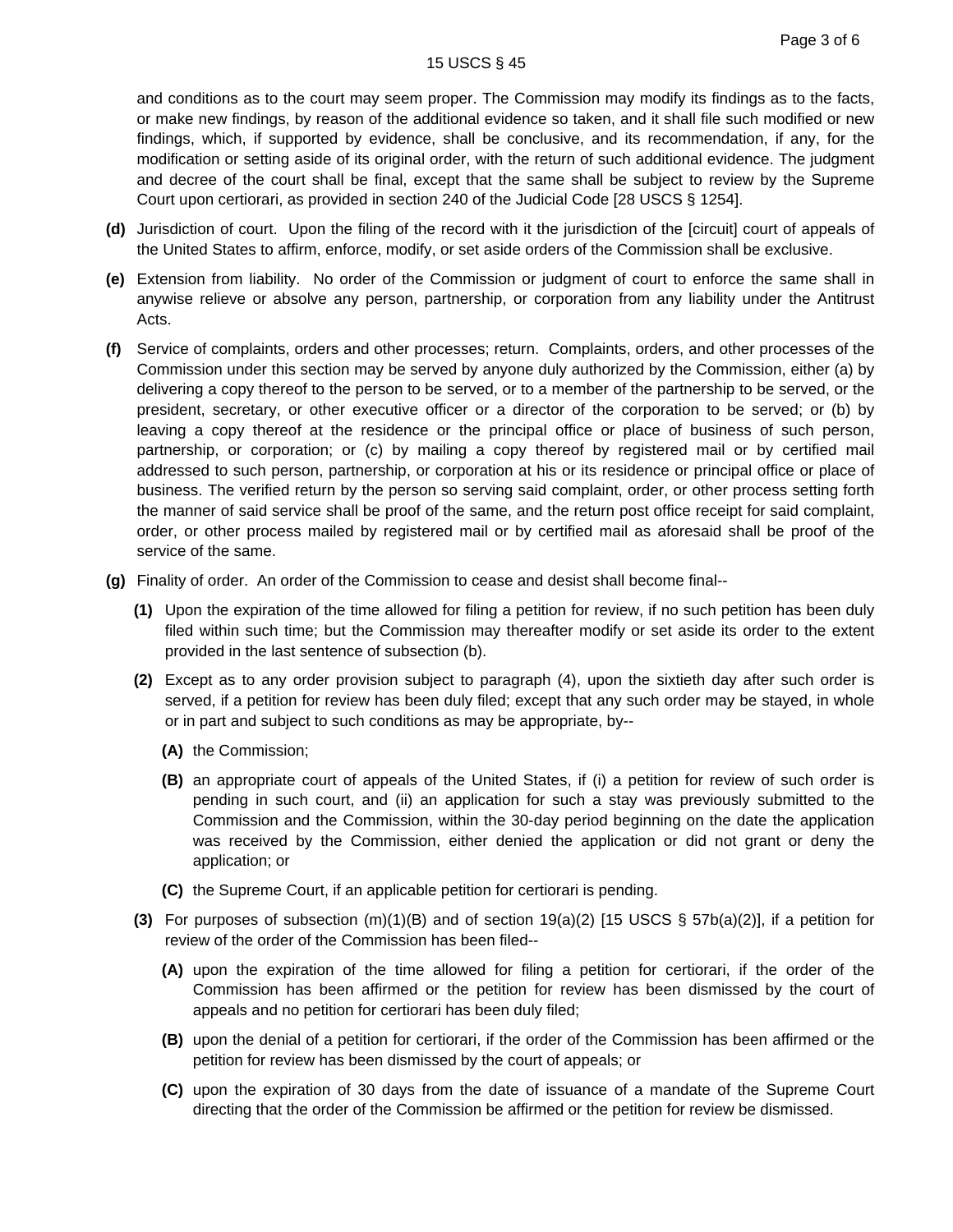- **(4)** In the case of an order provision requiring a person, partnership, or corporation to divest itself of stock, other share capital, or assets, if a petition for review of such order of the Commission has been filed--
	- **(A)** upon the expiration of the time allowed for filing a petition for certiorari, if the order of the Commission has been affirmed or the petition for review has been dismissed by the court of appeals and no petition for certiorari has been duly filed;
	- **(B)** upon the denial of a petition for certiorari, if the order of the Commission has been affirmed or the petition for review has been dismissed by the court of appeals; or
	- **(C)** upon the expiration of 30 days from the date of issuance of a mandate of the Supreme Court directing that the order of the Commission be affirmed or the petition for review be dismissed.
- **(h)** Modification or setting aside of order by Supreme Court. If the Supreme Court directs that the order of the Commission be modified or set aside, the order of the Commission rendered in accordance with the mandate of the Supreme Court shall become final upon the expiration of thirty days from the time it was rendered, unless within such thirty days either party has instituted proceedings to have such order corrected to accord with the mandate, in which event the order of the Commission shall become final when so corrected.
- **(i)** Modification or setting aside of order by Court of Appeals. If the order of the Commission is modified or set aside by the [circuit] court of appeals, and if (1) the time allowed for filing a petition for certiorari has expired and no such petition has been duly filed, or (2) the petition for certiorari has been denied, or (3) the decision of the court has been affirmed by the Supreme Court, then the order of the Commission rendered in accordance with the mandate of the court of appeals shall become final on the expiration of thirty days from the time such order of the Commission was rendered, unless within such thirty days either party has instituted proceedings to have such order corrected so that it will accord with the mandate, in which event the order of the Commission shall become final when so corrected.
- **(j)** Rehearing upon order or remand. If the Supreme Court orders a rehearing; or if the case is remanded by the [circuit] court of appeals to the Commission for a rehearing, and if (1) the time allowed for filing a petition for certiorari has expired, and no such petition has been duly filed, or (2) the petition for certiorari has been denied, or (3) the decision of the court has been affirmed by the Supreme Court, then the order of the Commission rendered upon such rehearing shall become final in the same manner as though no prior order of the Commission had been rendered.
- **(k)** "Mandate" defined. As used in this section the term "mandate," in case a mandate has been recalled prior to the expiration of thirty days from the date of issuance thereof, means the final mandate.
- **(l)** Penalty for violation of order; injunctions and other appropriate equitable relief. Any person, partnership, or corporation who violates an order of the Commission after it has become final, and while such order is in effect, shall forfeit and pay to the United States a civil penalty of not more than \$ 10,000 for each violation, which shall accrue to the United States and may be recovered in a civil action brought by the Attorney General of the United States. Each separate violation of such an order shall be a separate offense, except that in the case of a violation through continuing failure to obey or neglect to obey a final order of the Commission, each day of continuance of such failure or neglect shall be deemed a separate offense. In such actions, the United States district courts are empowered to grant mandatory injunctions and such other and further equitable relief as they deem appropriate in the enforcement of such final orders of the Commission.
- **(m)** Civil actions for recovery of penalties for knowing violations of rules and cease and desist orders respecting unfair or deceptive acts or practices; jurisdiction; maximum amount of penalties; continuing violations; de novo determinations; compromise or settlement procedure.
	- **(1)** (A) The Commission may commence a civil action to recover a civil penalty in a district court of the United States against any person, partnership, or corporation which violates any rule under this Act respecting unfair or deceptive acts or practices (other than an interpretive rule or a rule violation of which the Commission has provided is not an unfair or deceptive act or practice in violation of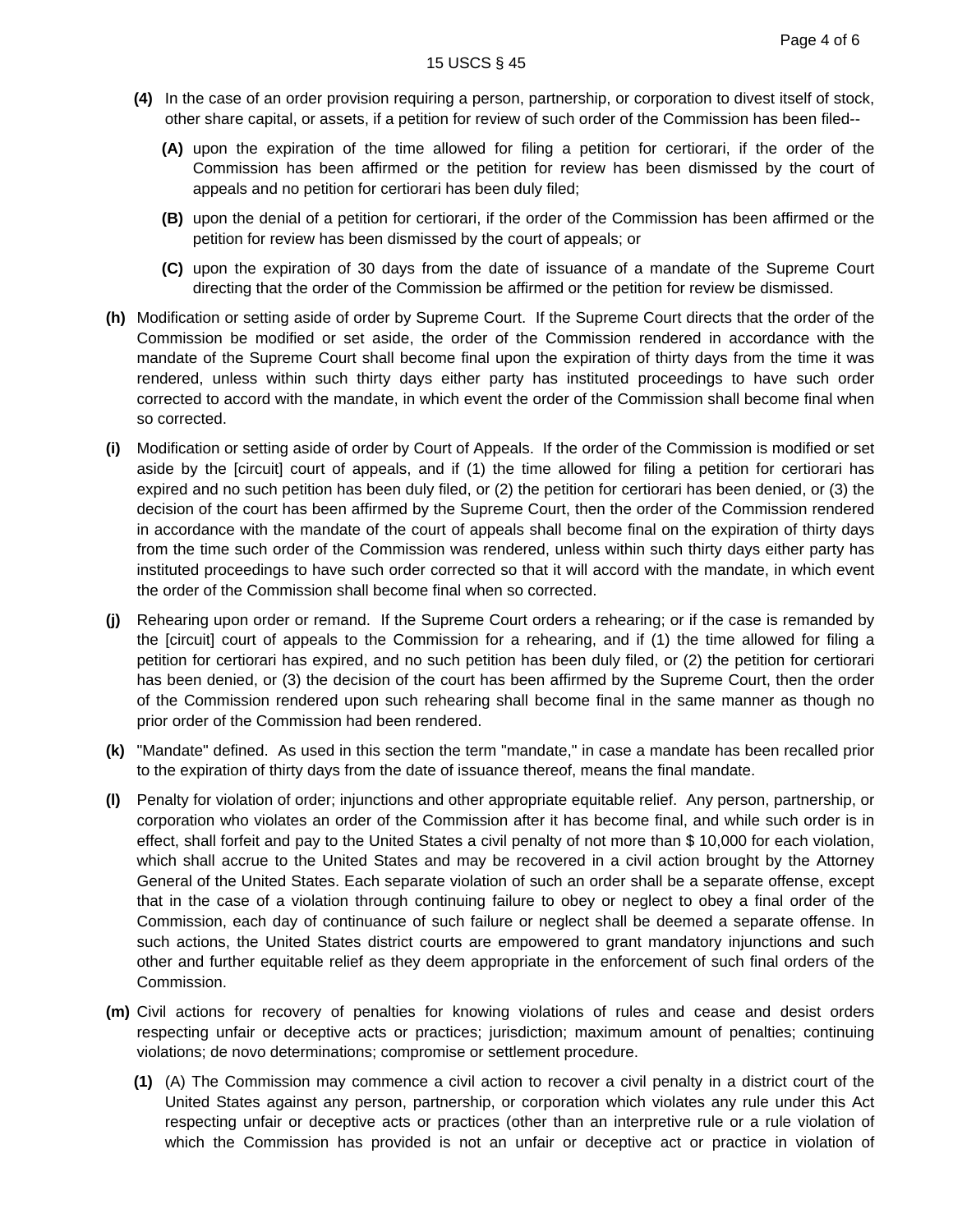subsection (a)(1)) with actual knowledge or knowledge fairly implied on the basis of objective circumstances that such act is unfair or deceptive and is prohibited by such rule. In such action, such person, partnership, or corporation shall be liable for a civil penalty of not more than \$ 10,000 for each violation.

- **(B)** If the Commission determines in a proceeding under subsection (b) that any act or practice is unfair or deceptive, and issues a final cease and desist order, other than a consent order, with respect to such act or practice, then the Commission may commence a civil action to obtain a civil penalty in a district court of the United States against any person, partnership, or corporation which engages in such act or practice--
- **(1)** after such cease and desist order becomes final (whether or not such person, partnership, or corporation was subject to such cease and desist order), and
- **(2)** with actual knowledge that such act or practice is unfair or deceptive and is unlawful under subsection  $(a)(1)$  of this this section. In such action, such person, partnership, or corporation shall be liable for a civil penalty of not more than \$ 10,000 for each violation.
	- **(C)** In the case of a violation through continuing failure to comply with a rule or with section 5(a)(1) [subsec. (a)(1) of this section], each day of continuance of such failure shall be treated as a separate violation, for purposes of subparagraphs (A) and (B). In determining the amount of such a civil penalty, the court shall take into account the degree of culpability, any history of prior such conduct, ability to pay, effect on ability to continue to do business, and such other matters as justice may require.
- **(2)** If the cease and desist order establishing that the act or practice is unfair or deceptive was not issued against the defendant in a civil penalty action under paragraph (1)(B) the issues of fact in such action against such defendant shall be tried de novo. Upon request of any party to such an action against such defendant, the court shall also review the determination of law made by the Commission in the proceeding under subsection (b) that the act or practice which was the subject of such proceeding constituted an unfair or deceptive act or practice in violation of subsection (a).
- **(3)** The Commission may compromise or settle any action for a civil penalty if such compromise or settlement is accompanied by a public statement of its reasons and is approved by the court.
- **(n)** Definition of unfair acts or practices. The Commission shall have no authority under this section or section 18 [15 USCS § 57a] to declare unlawful an act or practice on the grounds that such act or practice is unfair unless the act or practice causes or is likely to cause substantial injury to consumers which is not reasonably avoidable by consumers themselves and not outweighed by countervailing benefits to consumers or to competition. In determining whether an act or practice is unfair, the Commission may consider established public policies as evidence to be considered with all other evidence. Such public policy considerations may not serve as a primary basis for such determination.

## **History**

(Sept. 26, 1914, ch 311, § 5,38 Stat. 719; Mar. 21, 1938, ch 49, § 3, 52 Stat. 111; June 23, 1938, ch 601, Title XI, § 1107(f), 52 Stat. 1028; Mar. 16, 1950, ch 61, § 4(c), 64 Stat. 21; July 14, 1952, ch 745, § 2, 66 Stat. 632; Aug. 23, 1958, P.L. 85-726, Title XIV, § 1411, 72 Stat. 809; Aug. 28, 1958, P.L. 85-791, § 3, 72 Stat. 942; Sept. 2, 1958, P.L. 85-909, § 3, 72 Stat. 1750; June 11, 1960, P.L. 86-507, § 1(13), 74 Stat. 200; Nov. 16, 1973, P.L. 93-153, Title IV, § 408(c), (d), 87 Stat. 591, 592; Jan. 4, 1975, P.L. 93-637, Title II, §§ 201(a), 204(b), 205(a), 88 Stat. 2193, 2200; Dec. 12, 1975, P.L. 94-145, § 3, 89 Stat. 801; July 23, 1979, P.L. 96-37, § 1(a), 93 Stat. 95; May 28, 1980, P.L. 96- 252, § 2, 94 Stat 374; Oct. 8, 1982, P.L. 97-290, Title IV, § 403, 96 Stat. 1246; Nov. 8, 1984, P.L. 98-620, Title IV, Subtitle A, § 402(12), 98 Stat. 3358; Aug. 10, 1987, P.L. 100-86, Title VII, § 715(a)(1), 101 Stat. 655.)